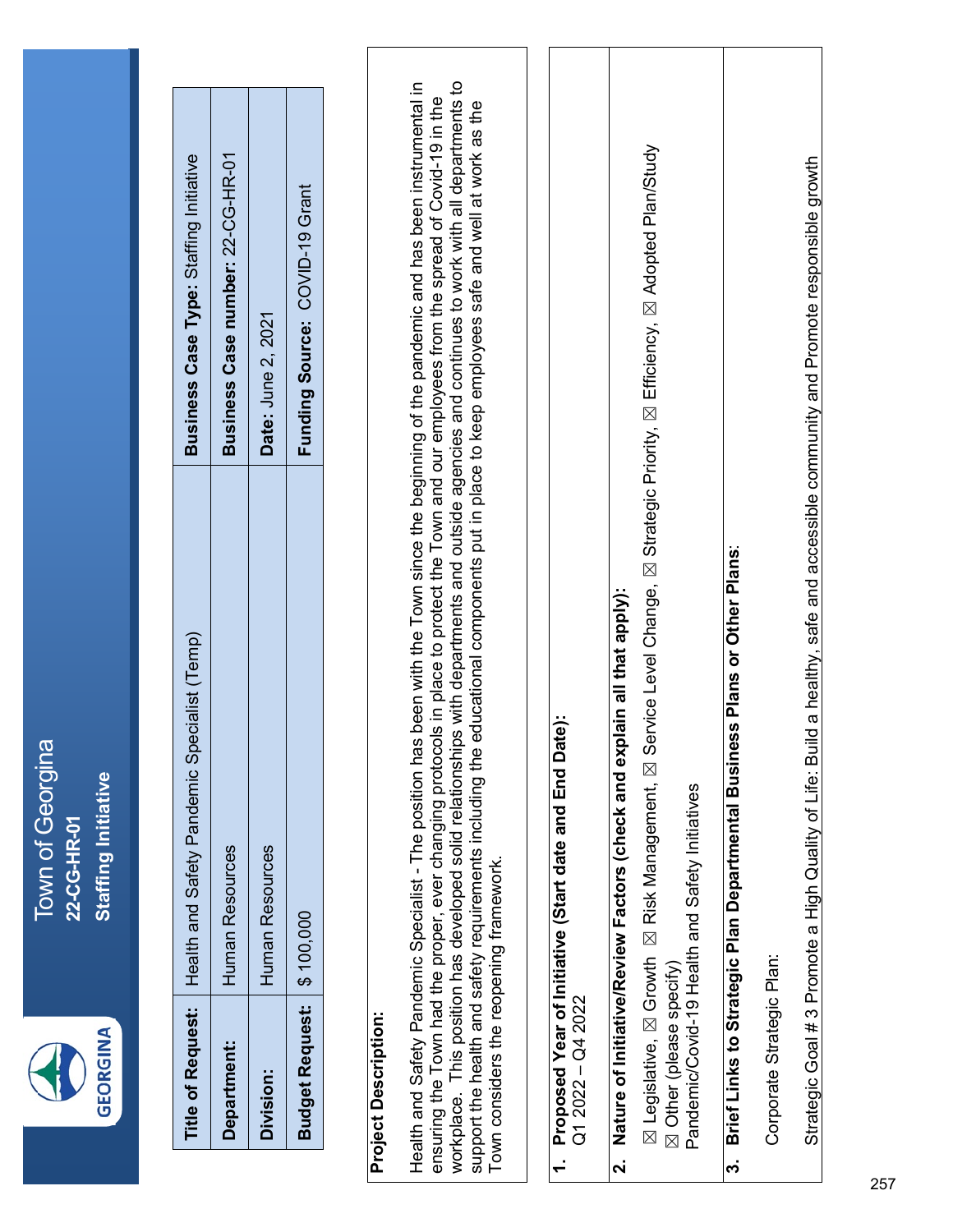| <b>Staffing Initiative</b> |                                                                                                                                                                                                      |                                                                                                                                                                                                                                                                                                                                                                                                                                                                                                                                                         |                                                                                                                                                                                                                                                                                                                                                                                 |                                                                                                                                                                                                                                                                |                                                       |                    |                                   | 2023-31       |           |                        |                                                             |  |
|----------------------------|------------------------------------------------------------------------------------------------------------------------------------------------------------------------------------------------------|---------------------------------------------------------------------------------------------------------------------------------------------------------------------------------------------------------------------------------------------------------------------------------------------------------------------------------------------------------------------------------------------------------------------------------------------------------------------------------------------------------------------------------------------------------|---------------------------------------------------------------------------------------------------------------------------------------------------------------------------------------------------------------------------------------------------------------------------------------------------------------------------------------------------------------------------------|----------------------------------------------------------------------------------------------------------------------------------------------------------------------------------------------------------------------------------------------------------------|-------------------------------------------------------|--------------------|-----------------------------------|---------------|-----------|------------------------|-------------------------------------------------------------|--|
|                            |                                                                                                                                                                                                      |                                                                                                                                                                                                                                                                                                                                                                                                                                                                                                                                                         |                                                                                                                                                                                                                                                                                                                                                                                 |                                                                                                                                                                                                                                                                |                                                       |                    | Capital (Cash Flow)*              | 2023          |           |                        | *Please note this is not a 10-year forecast. Do not include |  |
|                            |                                                                                                                                                                                                      |                                                                                                                                                                                                                                                                                                                                                                                                                                                                                                                                                         |                                                                                                                                                                                                                                                                                                                                                                                 |                                                                                                                                                                                                                                                                |                                                       | <b>Allocation:</b> |                                   |               |           |                        |                                                             |  |
|                            |                                                                                                                                                                                                      |                                                                                                                                                                                                                                                                                                                                                                                                                                                                                                                                                         |                                                                                                                                                                                                                                                                                                                                                                                 |                                                                                                                                                                                                                                                                |                                                       |                    |                                   | 2022          |           |                        | future project budget request.                              |  |
|                            |                                                                                                                                                                                                      |                                                                                                                                                                                                                                                                                                                                                                                                                                                                                                                                                         |                                                                                                                                                                                                                                                                                                                                                                                 |                                                                                                                                                                                                                                                                |                                                       |                    |                                   |               |           | ↔                      |                                                             |  |
| 22-CG-HR-01                |                                                                                                                                                                                                      |                                                                                                                                                                                                                                                                                                                                                                                                                                                                                                                                                         | kplace models are introduced related to the new Civic Centre and other locations i.e.                                                                                                                                                                                                                                                                                           | is including policies, procedures and training initiatives for management and front-line staff,<br>pections and Workwell audits as it relates to the COVID-19 pandemic This position will                                                                      |                                                       |                    | (Including Staffing)<br>Operating | Mnnually      | 83,000    | 100,000<br>17,000      |                                                             |  |
|                            | excellence                                                                                                                                                                                           |                                                                                                                                                                                                                                                                                                                                                                                                                                                                                                                                                         |                                                                                                                                                                                                                                                                                                                                                                                 |                                                                                                                                                                                                                                                                |                                                       |                    |                                   |               |           | $\boldsymbol{\varphi}$ |                                                             |  |
|                            |                                                                                                                                                                                                      |                                                                                                                                                                                                                                                                                                                                                                                                                                                                                                                                                         |                                                                                                                                                                                                                                                                                                                                                                                 |                                                                                                                                                                                                                                                                |                                                       | <b>Budget:</b>     |                                   | Request       | 83,000    | 17,000                 | 100,000                                                     |  |
|                            |                                                                                                                                                                                                      |                                                                                                                                                                                                                                                                                                                                                                                                                                                                                                                                                         |                                                                                                                                                                                                                                                                                                                                                                                 |                                                                                                                                                                                                                                                                |                                                       |                    |                                   |               |           | ↮                      |                                                             |  |
| Town of Georgina           | Strategic Goal # 4 Deliver Exceptional Services: Ensure Exceptional Services Delivery and Support the Health, Safety and Well-being of both<br>Staff and the Public, Overall service and operational | This position is responsible for managing comprehensive health, safety and wellness programs for the prevention, investigation, monitoring and<br>Health & Safety Project lead for the pandemic recovery re-opening of Town facilities and returning to the workplace. Return to the<br>workplace consists of multiple considerations requiring specific health, safety and wellness attention.<br>Health & Safety pandemic resource for the EOC<br>reporting for the COVID-19 pandemics. This includes<br>Main/Desired Goal or Outcomes/Benefits:<br>4 | Acts as the liaison with the Head of Special Capital Initiatives to ensure risk assessments and workplace hazards are identified and that<br>all new guidelines set by Public Health, Provincial Government and Workplace Safety and Prevention Services. In addition to creating<br>new protocols for office spaces as hybrid wor<br>Yards, Libraries, Community Centres, etc. | the employee assistance program and interpreting and promoting compliance with legislation for all levels of the Corporation to mitigate<br>Conducts and manages unexpected MOL ins<br>assist in the creation of our wellness program<br>risk and reduce loss. | Cost/ Financial Impact, Recovery and Net impact<br>ທ່ |                    |                                   | Expenditures: | 1. Salary | 2. Benefits            | Total Expenditures:                                         |  |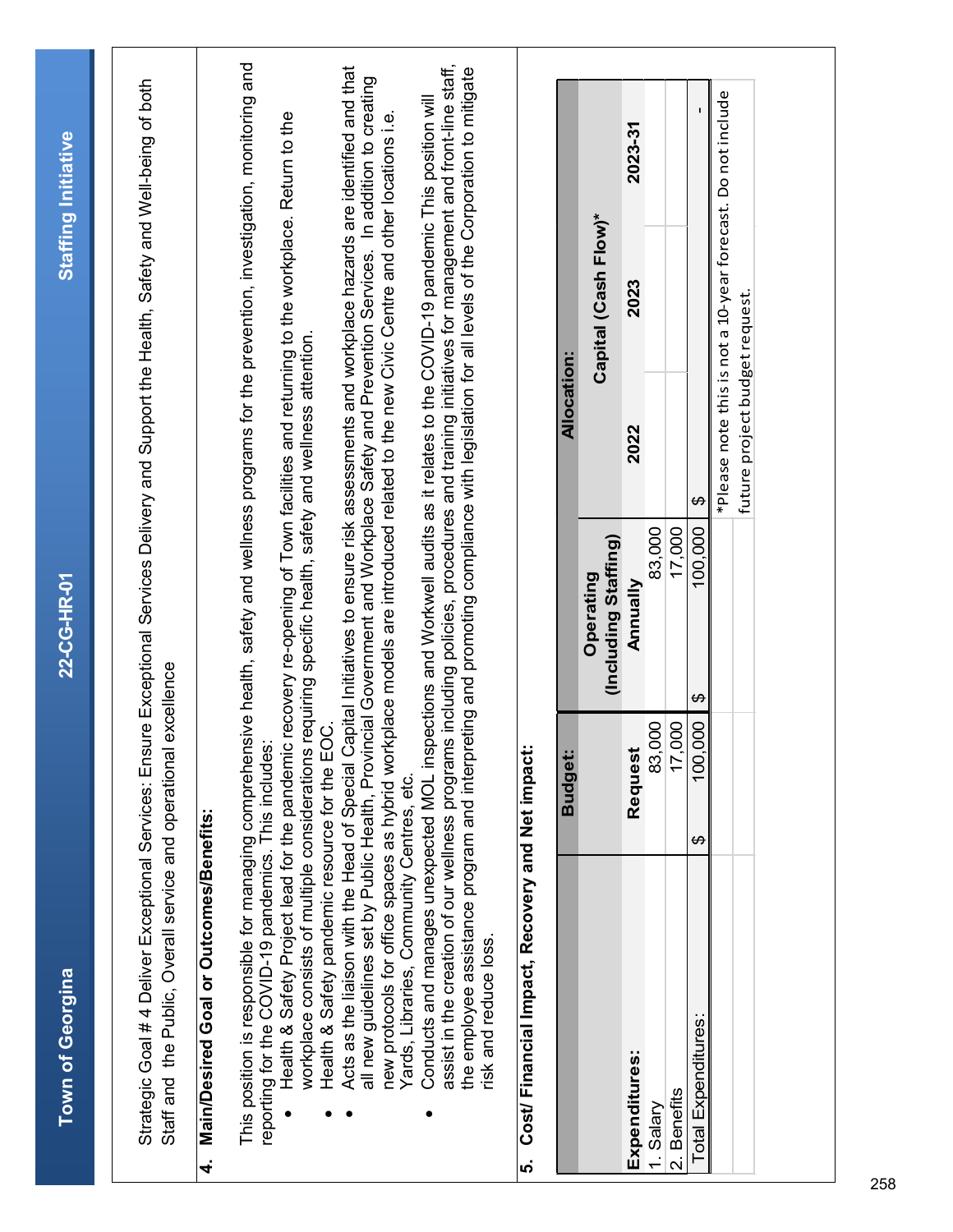|    | <b>Town of Georgina</b>                                                                                                                                                                                                                                                                                                                                                                                                   | 22-CG-HR-01                                                                                                     | Staffing Initiative |
|----|---------------------------------------------------------------------------------------------------------------------------------------------------------------------------------------------------------------------------------------------------------------------------------------------------------------------------------------------------------------------------------------------------------------------------|-----------------------------------------------------------------------------------------------------------------|---------------------|
|    | HR must be in a position to deal with the compliance requirements for day to day health and safety issues as well as the health and safety<br>Health, safety and wellbeing of our employees and public<br>Fines for non-compliance - lack of ability to keep<br>Potential STD, LTD and WSIB Claims associated<br>ssues arising from the pandemic<br>Cost of non-physical illnesses<br>Other cost impacts to consider are: | up the constant changes and additional Federal, Provincial and Public Health Guidelines<br>with Covid-19 claims |                     |
| ؘٯ | Other Considerations or Efficiency Options:                                                                                                                                                                                                                                                                                                                                                                               |                                                                                                                 |                     |
|    | Can you defer the request? No                                                                                                                                                                                                                                                                                                                                                                                             |                                                                                                                 |                     |
|    | Is it more efficient to contract out the initiative? No                                                                                                                                                                                                                                                                                                                                                                   |                                                                                                                 |                     |
|    | Can you combine this initiative with other present functions? No                                                                                                                                                                                                                                                                                                                                                          |                                                                                                                 |                     |
|    | Can you change the services model to reduce this demand without reducing service levels? No                                                                                                                                                                                                                                                                                                                               |                                                                                                                 |                     |
|    | Can you better leverage technology? No                                                                                                                                                                                                                                                                                                                                                                                    |                                                                                                                 |                     |
|    | Can you share service delivery with other Town Departments/Agencies or municipalities? No                                                                                                                                                                                                                                                                                                                                 |                                                                                                                 |                     |
|    | 7. Other Comments / Gallery:                                                                                                                                                                                                                                                                                                                                                                                              |                                                                                                                 |                     |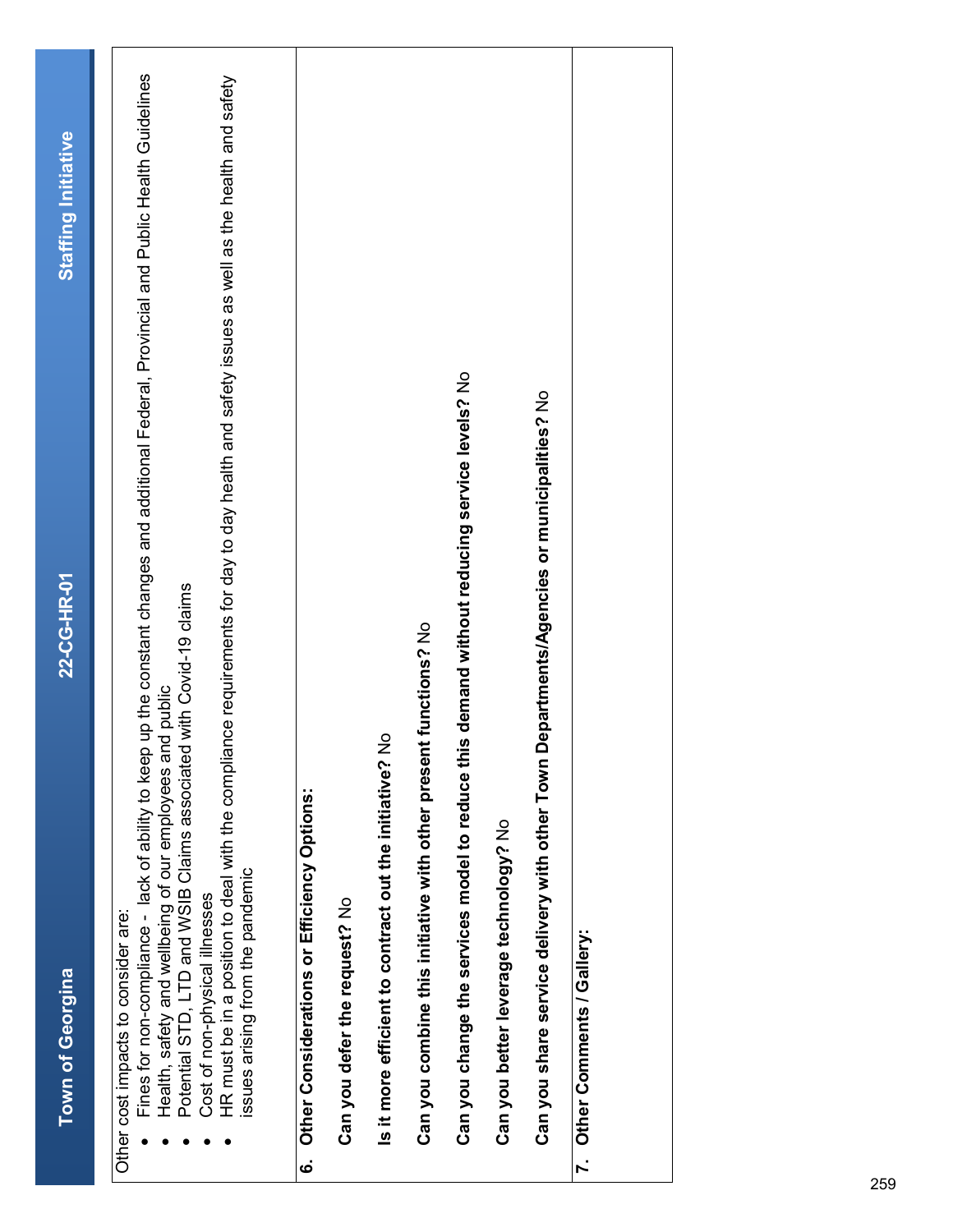

|                            | Title of Request:   Economic and BIA Recovery staff resources (Temp) | Business Case Type: Staffing Initiative |
|----------------------------|----------------------------------------------------------------------|-----------------------------------------|
| <b>Department:</b>         | Development Services                                                 | Business Case number: 22-CG-DS-01       |
| <b>Division:</b>           | Economic Development and Tourism                                     | Date: August 20, 2021                   |
| Budget Request: \$ 100,000 |                                                                      | Funding Source: COVID-19 Grant          |

#### **Project Description: Project Description:**

# Full-time Contract Extension - Marketing and Social Media Assistant Full-time Contract Extension – Marketing and Social Media Assistant

The Pandemic has continued to have a significant impact on our business community, and while we continue to be optimistic the reality is that we are in a 4<sup>th</sup> wave and capacity limits and COVID protocols have become a daily struggle. To continue to assist with recovery efforts and help business us to engage and assist additional businesses across all economic sectors of our community and share the many success stories. Re-engagement of our business community is a challenge with so many working hard to re-open, adapt to COVID protocols, revise business operations to digital platforms and hire staff. This position will help address the increased interest in the Keswick Business Park and new owners interested in partnering with our Division on Marketing efforts, together with the growth of our social media channels and website usage. This position has helped to provide dedicated resources to both our tourism and investment marketing streams. This additional staff person has also helped to ensure coverage during with our Division on Marketing efforts, together with the growth of our social media channels and website usage. This position has helped to provide The Pandemic has continued to have a significant impact on our business community, and while we continue to be optimistic the reality is that we are n a 4<sup>th</sup> wave and capacity limits and COVID protocols have become a daily struggle. To continue to assist with recovery efforts and help business stabilize revenues, this request is to extend the current contract position, "Marketing and Social Media Assistant" for 2022. This position has helped us to engage and assist additional businesses across all economic sectors of our community and share the many success stories. Re-engagement of our business community is a challenge with so many working hard to re-open, adapt to COVID protocols, revise business operations to digital platforms and hire staff. This position will help address the increased interest in the Keswick Business Park and new owners interested in partnering dedicated resources to both our tourism and investment marketing streams. This additional staff person has also helped to ensure coverage during stabilize revenues, this request is to extend the current contract position, "Marketing and Social Media Assistant" for 2022. This position has helped staff vacations, coverage of weekend events and undertake the strategic planning to support the implementation of 2022 programs. staff vacations, coverage of weekend events and undertake the strategic planning to support the implementation of 2022 programs.

### Part-time Contract - BIA Coordinator Part-time Contract – BIA Coordinator

In the past the Division has hired a summer student to assist in the office typically from June-August. This summer staff has assisted with special events, office coverage during the summer and has assisted the BIA's with their marketing efforts/events during the summer. During the Pandemic events, office coverage during the summer and has assisted the BIA's with their marketing efforts/events during the summer. During the Pandemic the BIA Boards have struggled to maintain operation of regular communication with board members, organize regular meetings and commence with planned marketing or beautification projects. This past year, a summer staff was hired 3 days per week to help revitalize the Boards of Management for the three BIA's and re-activate their social media accounts, which had been dormant due to the pandemic and changes in membership on the boards of management. A significant amount of progress has been made during the Summer and in light of the ongoing challenges for our historic downtowns with a 4th wave, and the desire to complete a merger and extension of the Sutton and Jackson's Point BIA together with outreach to the Pefferlaw Association of Ratepayers that has also been dormant due to the Pandemic, a 3 day per week contract staff position dedicated to these for the three BIA's and re-activate their social media accounts, which had been dormant due to the pandemic and changes in membership on the downtowns with a 4th wave, and the desire to complete a merger and extension of the Sutton and Jackson's Point BIA together with outreach to the Pefferlaw Association of Ratepayers that has also been dormant due to the Pandemic, a 3 day per week contract staff position dedicated to these the BIA Boards have struggled to maintain operation of regular communication with board members, organize regular meetings and commence with planned marketing or beautification projects. This past year, a summer staff was hired 3 days per week to help revitalize the Boards of Management In the past the Division has hired a summer student to assist in the office typically from June-August. This summer staff has assisted with special boards of management. A significant amount of progress has been made during the Summer and in light of the ongoing challenges for our historic organizations is requested. The hope would be that the BIA's would be able to consider budgeting partially for this position in 2023 and beyond. organizations is requested. The hope would be that the BIA's would be able to consider budgeting partially for this position in 2023 and beyond.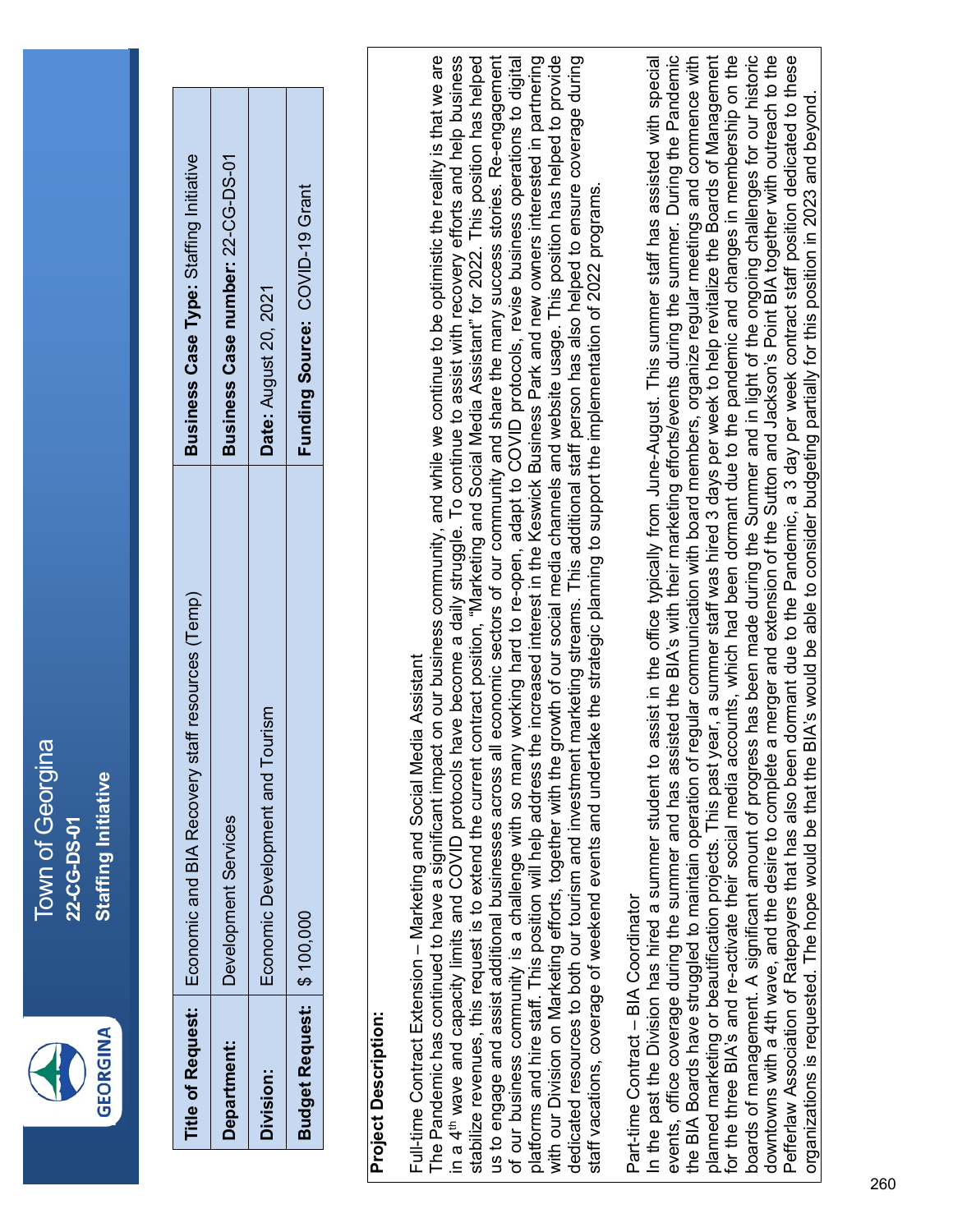| i<br>S                    |
|---------------------------|
| $\frac{1}{2}$<br><u>i</u> |
|                           |
| <b>22-CG-DS-0</b>         |
| Town of Georgina          |

| ֧֖֧֧ׅ֧֧ׅ֧֧ׅ֧֧ׅ֧֧ׅ֧֚֚֚֚֚֚֚֚֚֚֚֚֚֚֚֚֚֚֚֚֚֚֚֝֓֝֬֓֓֝֬֜֓֓֝֬֜֓֝֬֜֓֝֬֜֓<br>ı<br>ļ<br>ı<br>I |
|--------------------------------------------------------------------------------------|
| Ů                                                                                    |
| i<br>5<br>ļ<br>i                                                                     |
|                                                                                      |
|                                                                                      |
| $\frac{1}{2}$<br>5<br>5<br>2<br>2                                                    |
| <b>ACSS 2017</b><br>ı<br>ı                                                           |
| ֧֖֖֚֚֚֚֬֝֬<br>ť                                                                      |

 These staff resources would commence in January 2022, albeit the marketing and social media assistant would be an extension of an These staff resources would commence in January 2022, albeit the marketing and social media assistant would be an extension of an existing contract position. existing contract position.

## **2. Nature of Initiative/Review Factors (check and explain all that apply):** Nature of Initiative/Review Factors (check and explain all that apply):  $\overline{\mathbf{c}}$

□ Legislative, □ Growth □ Risk Management, 区 Service Level Change, 区 Strategic Priority, 区 Efficiency, □ Adopted Plan/Study ☐ Legislative, ☐ Growth ☐ Risk Management, ☒ Service Level Change, ☒ Strategic Priority, ☒ Efficiency, ☐ Adopted Plan/Study

☐ Other (please specify) Other (please specify)

### Brief Links to Strategic Plan Departmental Business Plans or Other Plans: **3. Brief Links to Strategic Plan Departmental Business Plans or Other Plans**: Corporate Strategic Plan **Corporate Strategic Plan** 3.

-Engage our Community and Build Partnerships -Engage our Community and Build Partnerships

-Grow our Economy -Grow our Economy

Economic Strategy and Action Plan **Economic Strategy and Action Plan**

Support the expansion of the Town's existing key businesses and target new business investment -Support the expansion of the Town's existing key businesses and target new business investment

### **4. Main/Desired Goal or Outcomes/Benefits:**  Main/Desired Goal or Outcomes/Benefits: ्<br>4

- Increased awareness of opportunities for investment within the historic downtown core - Increased awareness of opportunities for investment within the historic downtown core
	- Support Economic Recovery in the historic downtown core - Support Economic Recovery in the historic downtown core
- Revitalization of the Boards of Management for the BIA's and PAR Georgina's opportunities for investment in a variety of sectors-- Revitalization of the Boards of Management for the BIA's and PAR Georgina's opportunities for investment in a variety of sectors – resulting in job growth and an increase in non-residential tax base resulting in job growth and an increase in non-residential tax base
	- Support for the existing business community who are the Town's greatest ambassadors Support for the existing business community who are the Town's greatest ambassadors
- Stronger emphasis to support small businesses which makes up approximately 90% of the businesses in Georgina (Potential Stronger emphasis to support small businesses which makes up approximately 90% of the businesses in Georgina (Potential Suggestion) Suggestion)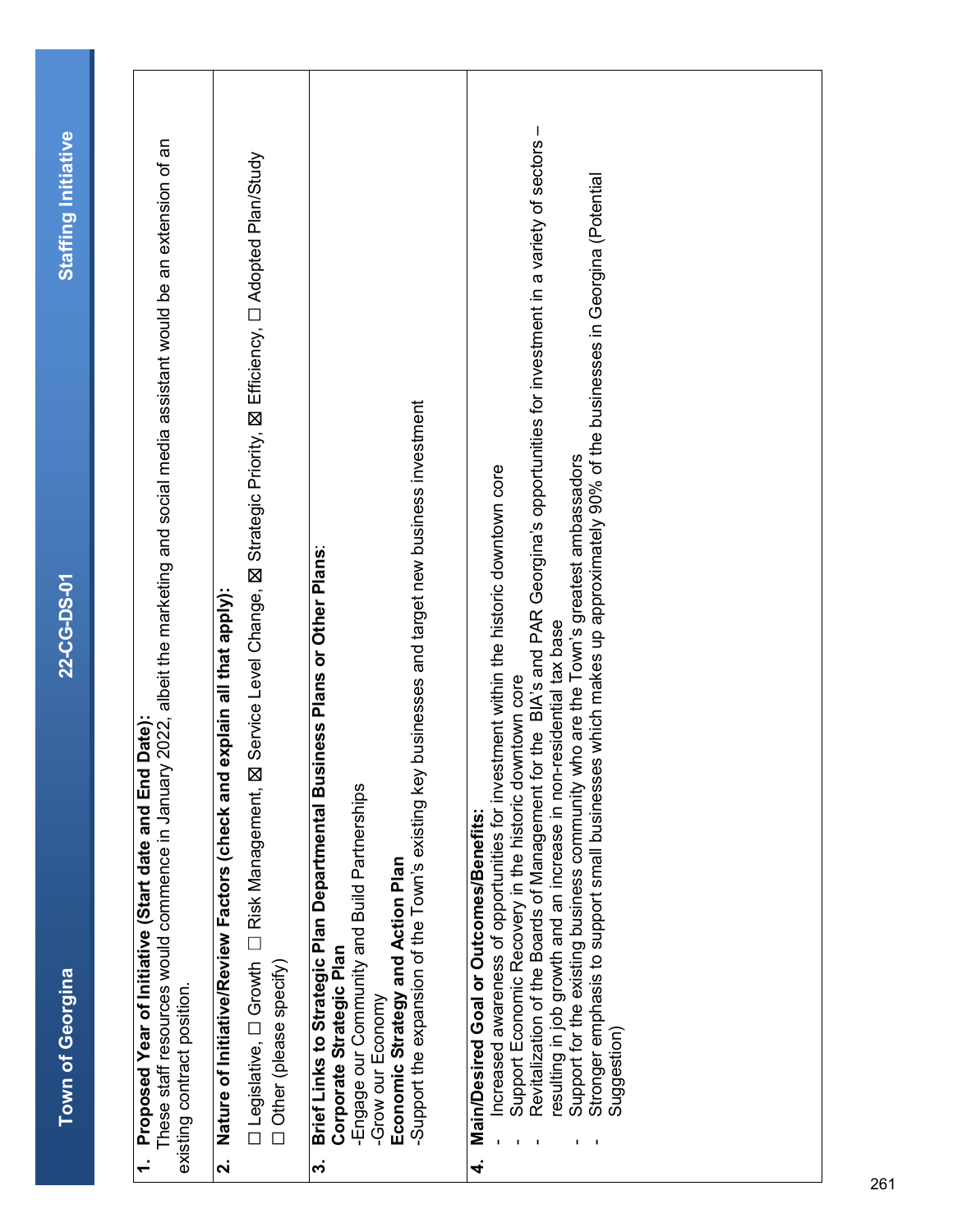**Town of Georgina 22-CG-DS-01 Staffing Initiative Town of Georgina** 

22-CG-DS-01

### Cost/ Financial Impact, Recovery and Net impact: **5. Cost/ Financial Impact, Recovery and Net impact:** ູ

| (Including Staffing)<br>Operating<br><b>Annually</b><br><b>Request</b><br>Expenditures: | Capital (Cash Flow)*                                        |         |
|-----------------------------------------------------------------------------------------|-------------------------------------------------------------|---------|
|                                                                                         |                                                             |         |
|                                                                                         | 2023<br>2022                                                | 2023-31 |
| 83,000<br>83,000<br>1. Salary                                                           |                                                             |         |
| 17,000<br>17,000<br>2. Benefits                                                         |                                                             |         |
| \$<br>100,000<br>100,000<br>G.<br>Total Expenditures:                                   |                                                             |         |
|                                                                                         | *Please note this is not a 10-year forecast. Do not include |         |
|                                                                                         | future project budget request.                              |         |

## **6. Other Considerations or Efficiency Options:**  $\dot{\mathbf{o}}$

Can you defer the request? Yes, however these initiatives support existing business and economic recovery efforts and should not be **Can you defer the request?** Yes, however these initiatives support existing business and economic recovery efforts and should not be delayed as they compliment the work plans being prepared for 2022. delayed as they compliment the work plans being prepared for 2022.

is it more efficient to contract out the initiative? No. **Is it more efficient to contract out the initiative?** No.

**Can you combine this initiative with other present functions?** Yes this initiative supports ongoing efforts in both Communications and Can you combine this initiative with other present functions? Yes this initiative supports ongoing efforts in both Communications and Economic Development and Tourism Economic Development and Tourism

Can you change the services model to reduce this demand without reducing service levels? No **Can you change the services model to reduce this demand without reducing service levels?** No

Can you better leverage technology? Yes - Technology will be leveraged to support this initiative **Can you better leverage technology?** Yes - Technology will be leveraged to support this initiative

**Can you share service delivery with other Town Departments/Agencies or municipalities?** Yes - This is an initiative being undertaken Can you share service delivery with other Town Departments/Agencies or municipalities? Yes - This is an initiative being undertaken to augment existing resources in collaboration with the Communications Division and Economic Development and Tourism Division to augment existing resources in collaboration with the Communications Division and Economic Development and Tourism Division

#### **7. Other Comments / Gallery:**  Other Comments / Gallery:  $\overline{r}$ .

 These initiatives support business recovery and it is suggested that 100% of the funding be allocated from COVID funding. These initiatives support business recovery and it is suggested that 100% of the funding be allocated from COVID funding.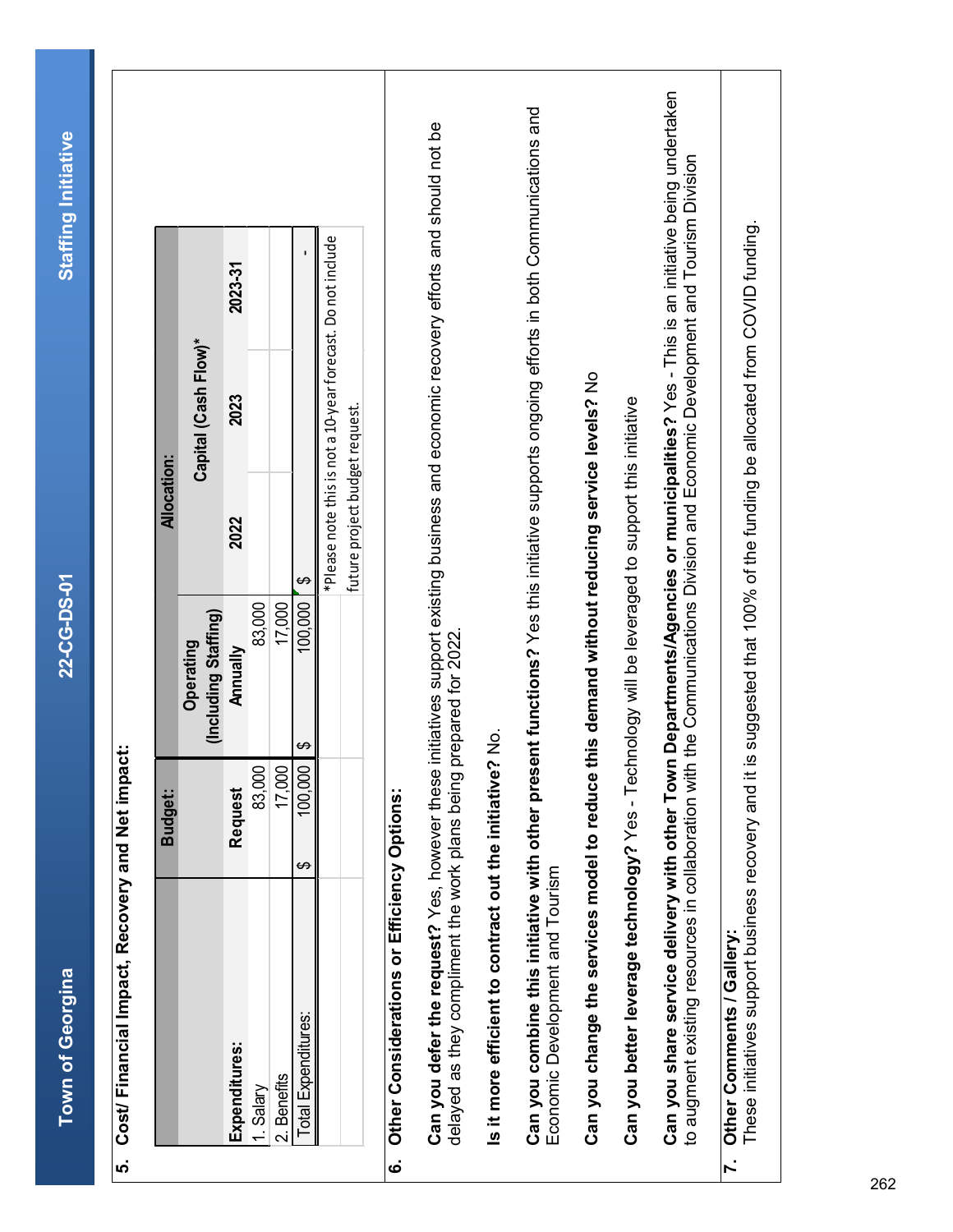

Town of Georgina Town of Georgina **Operating Initiative Operating Initiative** 22-CG-DS-02 **22-CG-DS-02**

|                             | Title of Request:   Enhanced Marketing to Support Economic Recovery | Business Case Type: Operating Initiative |
|-----------------------------|---------------------------------------------------------------------|------------------------------------------|
| Department:                 | Development Services                                                | Business Case number: 22-CG-DS-02        |
| Division:                   | Economic Development and Tourism                                    | <b>Date: August 20, 2021</b>             |
| Budget Request:   \$ 50,000 |                                                                     | Funding Source: COVID-19 Grant           |

**Project Description:** With the applications for development within the Keswick Business Park being processed in 2021, the increase in entrepreneurial activity due to the Pandemic, and desire to support job creation and investment, a request to increase the advertising/marketing<br>budget for 2022 has been made. This additional funding would result in the cr entrepreneurial activity due to the Pandemic, and desire to support job creation and investment, a request to increase the advertising/marketing budget for 2022 has been made. This additional funding would result in the creation of 4-6 videos, paid social media ads to promote the Town's lifestyle and tourism opportunities, and paid investment ads targeting the GTA. Discussion are underway with the landowners of the north portion of the Keswick Business Park (Panattoni) with respect to leveraging additional funds and partnering on these marketing efforts. This additional marketing ifestyle and tourism opportunities, and paid investment ads targeting the GTA. Discussion are underway with the landowners of the north portion of the Keswick Business Park (Panattoni) with respect to leveraging additional funds and partnering on these marketing efforts. This additional marketing Project Description: With the applications for development within the Keswick Business Park being processed in 2021, the increase in would augment ongoing efforts to create a greater awareness of the opportunities for investment and expansion of businesses in Georgina. would augment ongoing efforts to create a greater awareness of the opportunities for investment and expansion of businesses in Georgina.

## 1. Proposed Year of Initiative (Start date and End Date): **1. Proposed Year of Initiative (Start date and End Date):**

The additional marketing efforts would commence in Q1 and occur throughout 2022. The additional marketing efforts would commence in Q1 and occur throughout 2022.

## **2. Nature of Initiative/Review Factors (check and explain all that apply):** Nature of Initiative/Review Factors (check and explain all that apply): ี่ผ่

□ Legislative, □ Growth □ Risk Management, □ Service Level Change, 区 Strategic Priority, □ Efficiency, □ Adopted Plan/Study ☐ Legislative, ☐ Growth ☐ Risk Management, ☐ Service Level Change, ☒ Strategic Priority, ☐ Efficiency, ☐ Adopted Plan/Study ☐ Other (please specify) Other (please specify)

## Brief Links to Strategic Plan Departmental Business Plans or Other Plans: **3. Brief Links to Strategic Plan Departmental Business Plans or Other Plans**:  $\ddot{\mathbf{c}}$

-Engage our Community and Build Partnerships -Engage our Community and Build Partnerships Economic Strategy and Action Plan **Economic Strategy and Action Plan** Corporate Strategic Plan **Corporate Strategic Plan** -Grow our Economy -Grow our Economy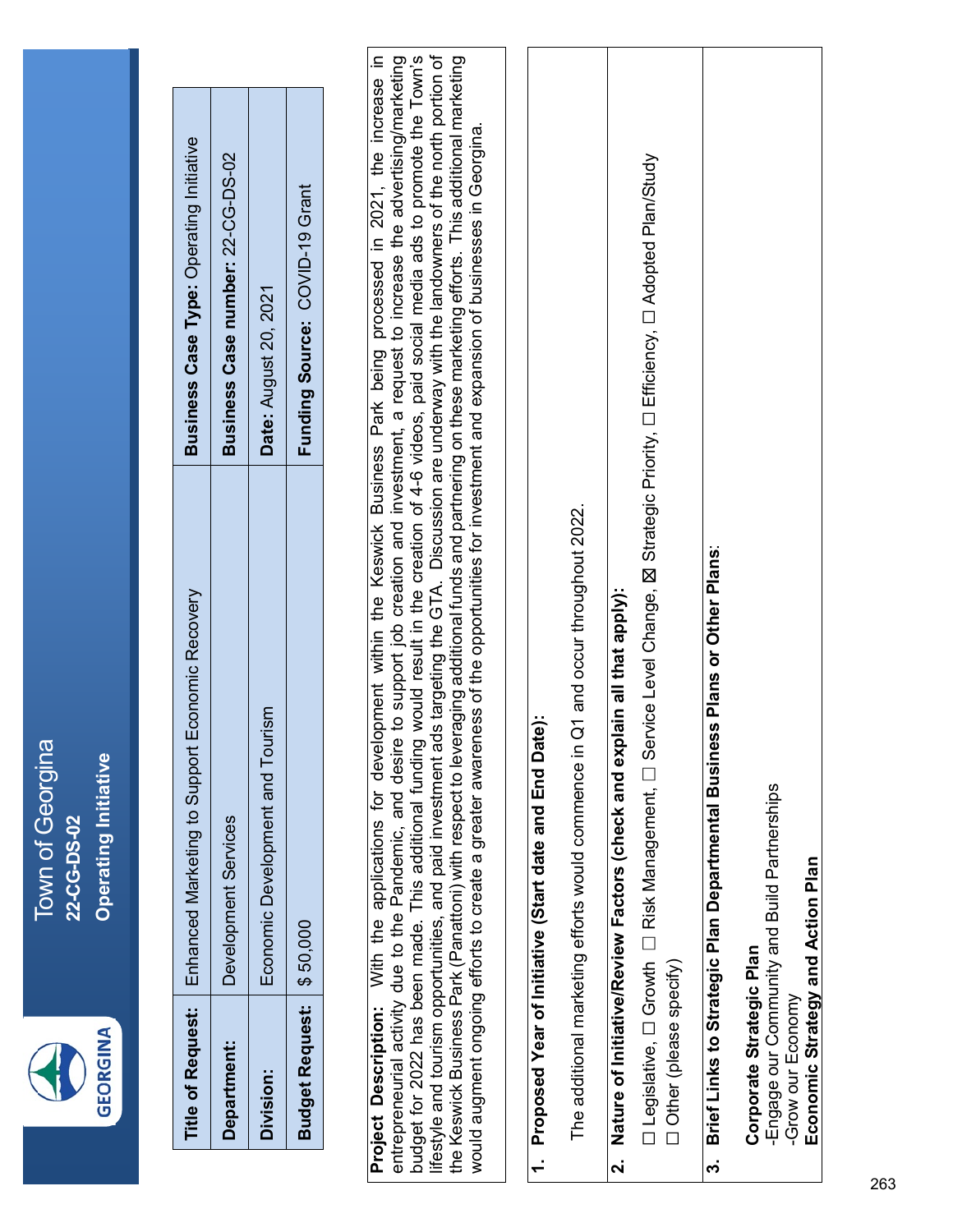| Increased awareness of Georgina's opportunities<br>Increased awareness of the tourism and lifestyle<br>Main/Desired Goal or Outcomes/Benefits:<br><b>Town of Georgina</b><br>residential tax base<br>4. |                                      | for investment in a variety of sectors - resulting in job growth and an increase in non-<br>opportunities in Georgina - resulting in additional economic impact for the existing<br>22-CG-DS-02 |                                |                                                             | <b>Operating Initiative</b> |
|---------------------------------------------------------------------------------------------------------------------------------------------------------------------------------------------------------|--------------------------------------|-------------------------------------------------------------------------------------------------------------------------------------------------------------------------------------------------|--------------------------------|-------------------------------------------------------------|-----------------------------|
| Support for the existing business community who<br>business community                                                                                                                                   |                                      | are the Town's greatest ambassadors                                                                                                                                                             |                                |                                                             |                             |
| Cost/ Financial Impact, Recovery and Net impact<br><u>ທ່</u>                                                                                                                                            |                                      |                                                                                                                                                                                                 |                                |                                                             |                             |
|                                                                                                                                                                                                         | <b>Budget:</b>                       |                                                                                                                                                                                                 | <b>Allocation:</b>             |                                                             |                             |
|                                                                                                                                                                                                         |                                      | (Including Staffing)<br>Operating                                                                                                                                                               |                                | Capital (Cash Flow)*                                        |                             |
| Expenditures:                                                                                                                                                                                           | Request                              | Mnnually                                                                                                                                                                                        | 2022                           | 2023                                                        | 2023-31                     |
| 1. Enhanced Marketing                                                                                                                                                                                   | 000<br>50,                           | 50.000                                                                                                                                                                                          |                                |                                                             |                             |
| <b>Total Expenditures</b>                                                                                                                                                                               | $\frac{1}{2}$<br>$\frac{50}{1}$<br>↔ | 50,000<br>↮                                                                                                                                                                                     | ↔                              |                                                             |                             |
|                                                                                                                                                                                                         |                                      |                                                                                                                                                                                                 | future project budget request. | *Please note this is not a 10-year forecast. Do not include |                             |
| Other Considerations or Efficiency Options:<br>نه                                                                                                                                                       |                                      |                                                                                                                                                                                                 |                                |                                                             |                             |
| Can you defer the request? Yes, however these initiatives support existing business recovery efforts and should not be delayed as they<br>compliment the work plans being prepared for 2022.            |                                      |                                                                                                                                                                                                 |                                |                                                             |                             |
| Is it more efficient to contract out the initiative?                                                                                                                                                    |                                      | No, however contracted services will be utilized for video production.                                                                                                                          |                                |                                                             |                             |
| Can you combine this initiative with other present functions? Yes this initiative supports ongoing efforts in both Communications and<br>Economic Development and Tourism                               |                                      |                                                                                                                                                                                                 |                                |                                                             |                             |
| Can you change the services model to reduce thi                                                                                                                                                         |                                      | is demand without reducing service levels? No                                                                                                                                                   |                                |                                                             |                             |
| Can you better leverage technology? Yes - Technology (online marketing) will be leveraged to support this initiative                                                                                    |                                      |                                                                                                                                                                                                 |                                |                                                             |                             |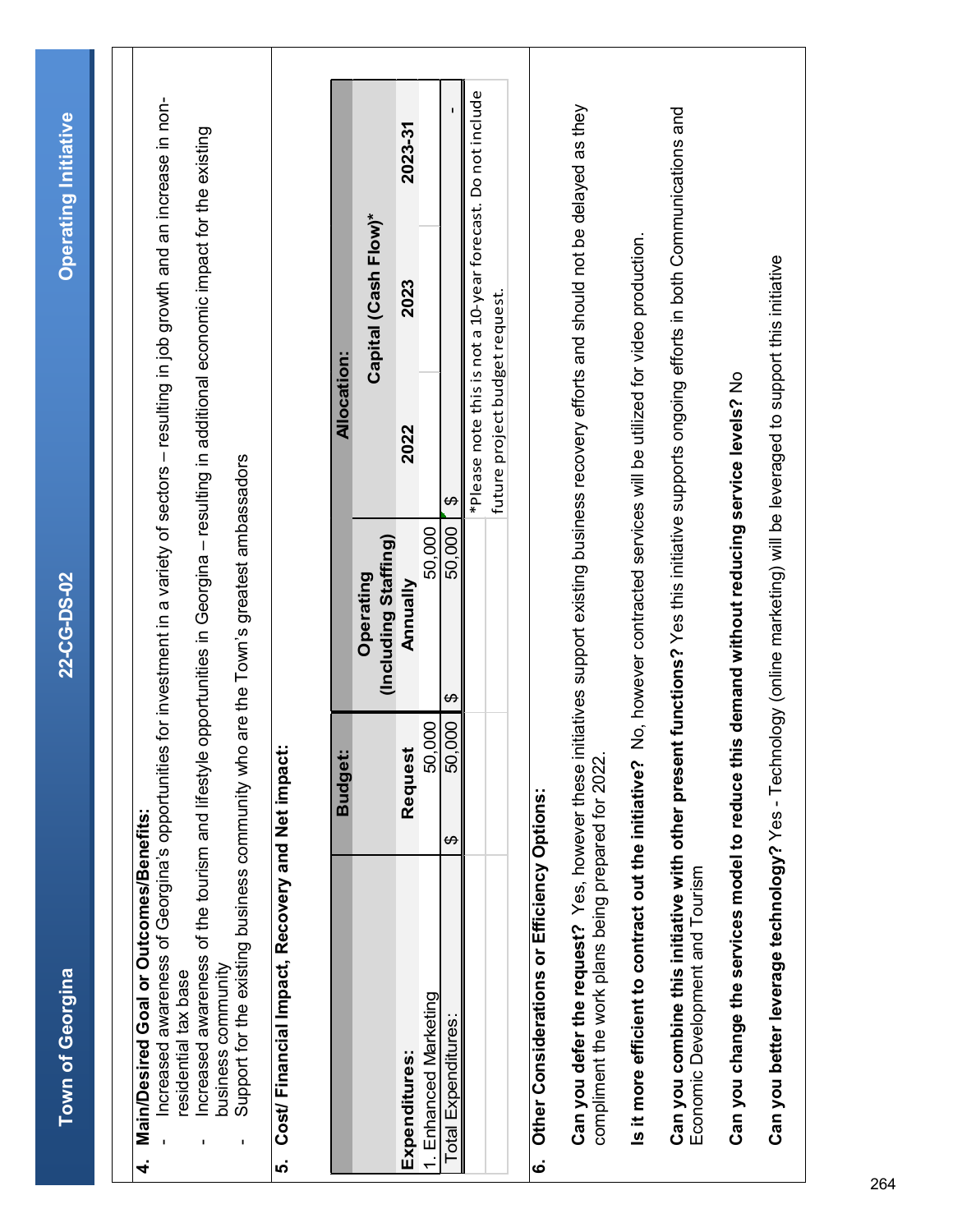| $\frac{1}{2}$ |                         |
|---------------|-------------------------|
|               |                         |
|               |                         |
|               |                         |
|               |                         |
|               |                         |
|               |                         |
|               |                         |
|               |                         |
|               |                         |
|               |                         |
|               |                         |
|               |                         |
|               |                         |
|               |                         |
|               |                         |
|               |                         |
|               |                         |
|               |                         |
|               |                         |
|               |                         |
|               |                         |
|               |                         |
|               |                         |
|               |                         |
|               |                         |
|               |                         |
|               | <b>Town of Georgina</b> |

collaboration with Communications Division<br>collaboration with Communications Division **Can you share service delivery with other Town Departments/Agencies or municipalities?** Yes **-** This is an initiative being undertaken in collaboration with Communications Division

### 7. Other Comments / Gallery: **7. Other Comments / Gallery:**

These initiatives support business recovery and it is suggested that 100% of the funding be allocated from COVID funding. These initiatives support business recovery and it is suggested that 100% of the funding be allocated from COVID funding.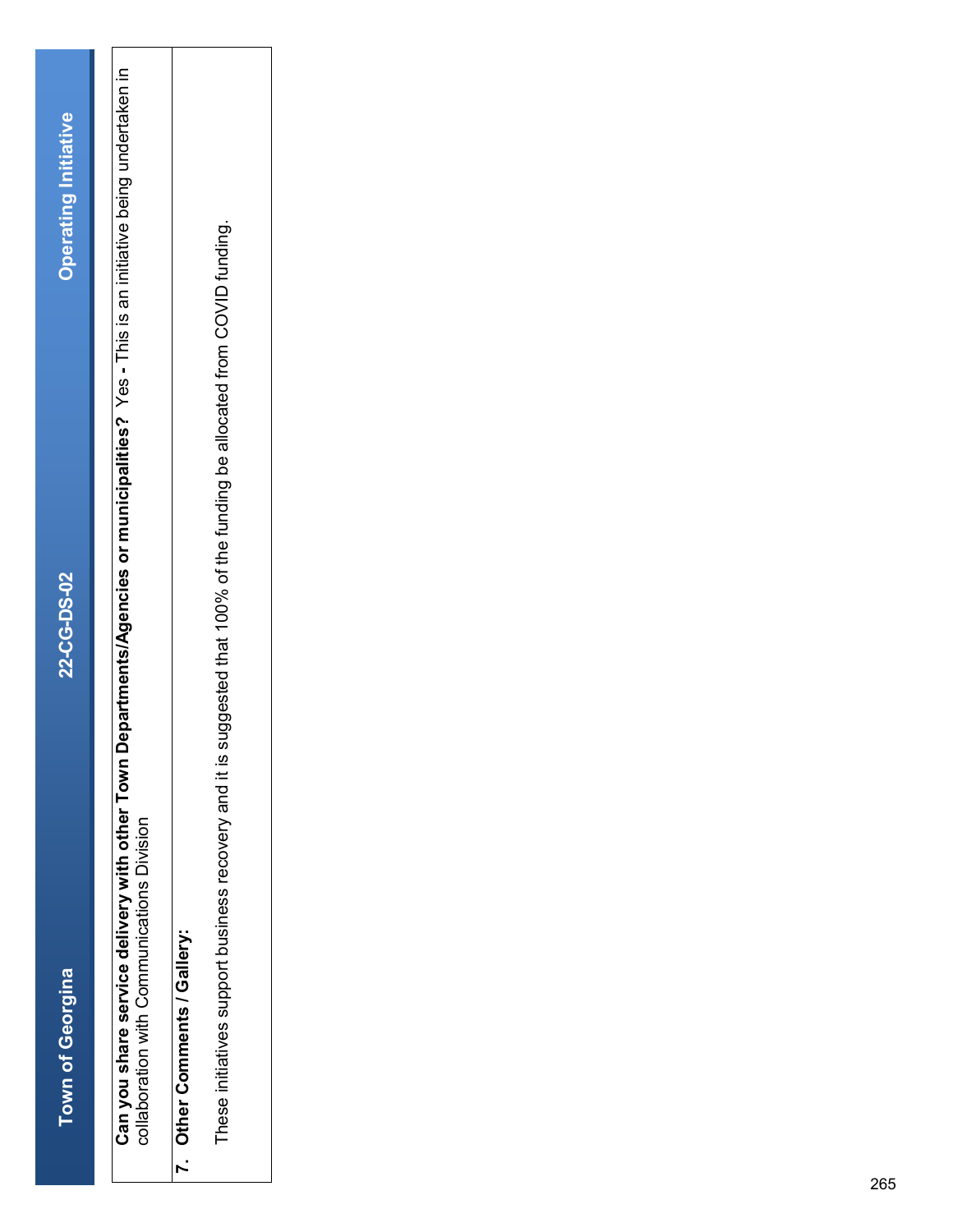| ı | ×.<br>ш<br>_<br>ī |
|---|-------------------|
|---|-------------------|

**Town of Georgina** Town of Georgina **Operating Initiative Operating Initiative** 22-CG-RC-01 **22-CG-RC-01**

| <b>Title of Request:</b> | Waterfront Parks          | <b>Business Case Type: Operating Initiative</b>                    |
|--------------------------|---------------------------|--------------------------------------------------------------------|
| <b>Jepartment:</b>       | <b>Community Services</b> | Business Case number: 22-CG-RC-01                                  |
| Division:                | Parks                     | Date: September 2, 2021                                            |
| <b>Budget:</b>           | \$450,000                 | Tax Rate Stabilization Reserve<br>Funding Source: COVID-19 Grant & |
|                          |                           |                                                                    |

#### **Description:** Description:

All waterfront parks were open to Town residents and visitors in 2021 with occupancy and capacity constraints while maintaining current COVID-19 All waterfront parks were open to Town residents and visitors in 2021 with occupancy and capacity constraints while maintaining current COVID-19 pandemic safety and public health recommendations. In addition, road ends, passive parks and wharves were also available for use, with no pandemic safety and public health recommendations. In addition, road ends, passive parks and wharves were also available for use, with no additional staffing requirements however appropriate signage was implemented onsite. additional staffing requirements however appropriate signage was implemented onsite. The additional staffing requirements were for the three larger waterfront parks: De La Salle, Willow Beach and Holmes Point. The staff complement The additional staffing requirements were for the three larger waterfront parks: De La Salle, Willow Beach and Holmes Point. The staff complement included 20 seasonal staff paid at summer student rates, four seasonal Lead Hands paid at regular staff rates, along with some redeployment of ncluded 20 seasonal staff paid at summer student rates, four seasonal Lead Hands paid at regular staff rates, along with some redeployment of existing staff into Management and Supervisory positions. existing staff into Management and Supervisory positions.

Additional operational costs during the pandemic also included paid duty Police on weekends, fencing and other site control measures where Additional operational costs during the pandemic also included paid duty Police on weekends, fencing and other site control measures where necessary, mobile road signs, technology costs, increase washroom cleaning services. necessary, mobile road signs, technology costs, increase washroom cleaning services.

While paid parking revenue was reduced in 2021, there is opportunity to increase day rates for parking and to utilize the pay-and-display for hourly While paid parking revenue was reduced in 2021, there is opportunity to increase day rates for parking and to utilize the pay-and-display for hourly parking which may have a moderate impact on increased revenues. Residents with a Parking Pass displayed are not required to pay the parking parking which may have a moderate impact on increased revenues. Residents with a Parking Pass displayed are not required to pay the parking fees. Reserved areas for resident parking lots/spaces were identified at each of the three large waterfront parks. fees. Reserved areas for resident parking lots/spaces were identified at each of the three large waterfront parks.

With greater efforts placed on public education and greater societal acceptance of restricted access to public spaces, the recommended strategy is With greater efforts placed on public education and greater societal acceptance of restricted access to public spaces, the recommended strategy is and 2021, the operational staff used technology tools to count the number of visitors entering the parks. When the parks reach the approved, but and 2021, the operational staff used technology tools to count the number of visitors entering the parks. When the parks reach the approved, but to control access into the park only through reduced parking availability and limiting access to the park for pedestrian entrances. Similar to 2020 to control access into the park only through reduced parking availability and limiting access to the park for pedestrian entrances. Similar to 2020 educed capacity, the entrances will be closed. reduced capacity, the entrances will be closed.

The same model for operating the three waterfront parks, De La Salle, Willow Beach and Homes Point is expected to continue in 2022 as we are The same model for operating the three waterfront parks, De La Salle, Willow Beach and Homes Point is expected to continue in 2022 as we are anticipating we will be in COVID recovery stage. anticipating we will be in COVID recovery stage.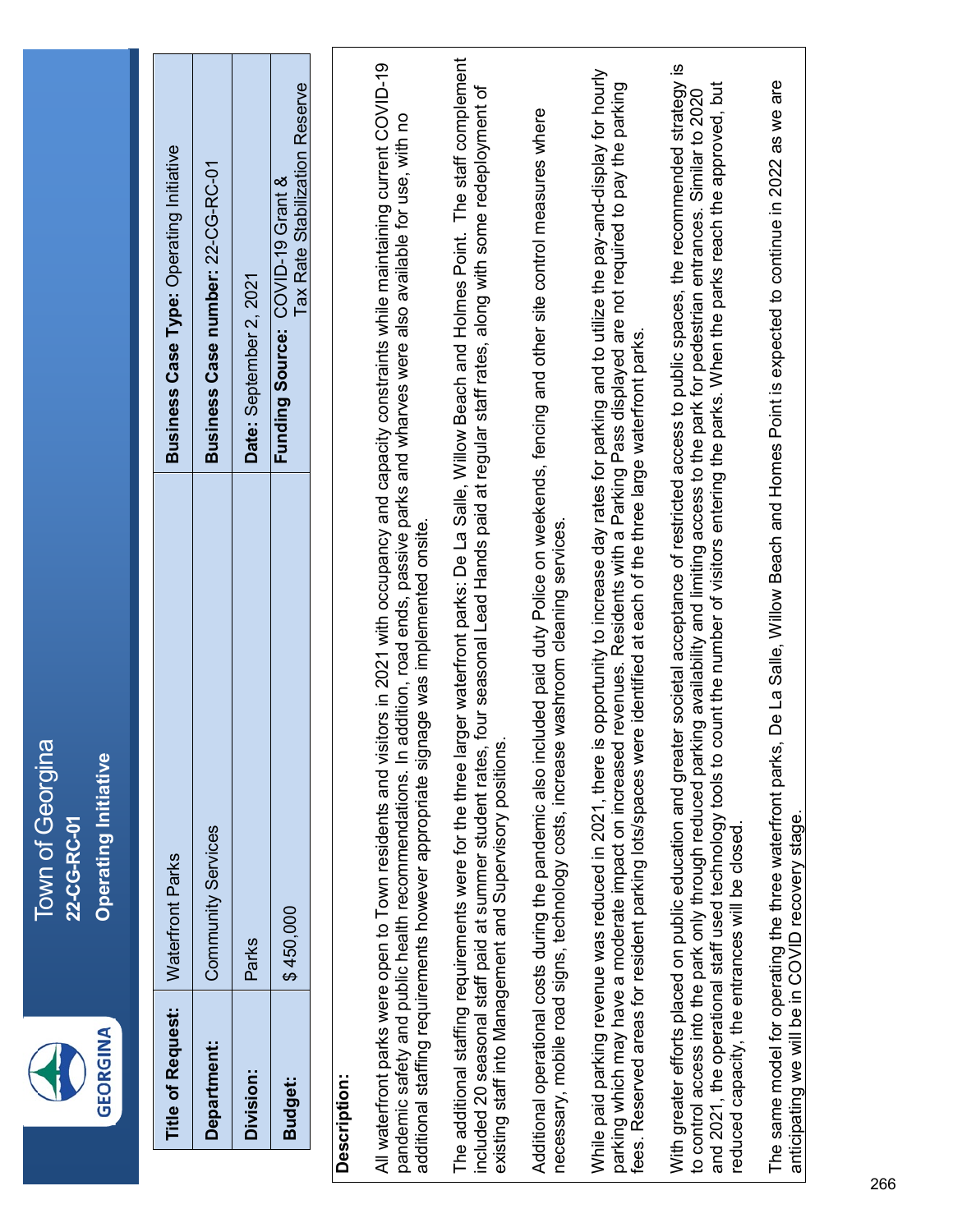

Town of Georgina Town of Georgina **Operating Initiative Operating Initiative** 22-CG-RC-02 **22-CG-RC-02**

| <b>Title of Request:</b> | <b>Recreation Facilities</b> | Business Case Type: Operating Initiative                         |
|--------------------------|------------------------------|------------------------------------------------------------------|
| Department:              | Community Services           | Business Case number: 22-CG-RC-02                                |
| <b>Division:</b>         | Recreation & Facilities      | Date: September 2, 2021                                          |
| Budget:                  | \$800,000                    | Tax Rate Stabilization Reserve<br>Funding Source: COVID-19 Grant |

#### **Description:** Description:

The 2022 department operating and capital budgets were developed by staff with consideration and incorporation of mandated COVID-19 provincial The 2022 department operating and capital budgets were developed by staff with consideration and incorporation of mandated COVID-19 provincial and health authority measures and protocols. and health authority measures and protocols.

operational expenditures, as staff and resources are required to effectively clean, sanitize and disinfect facilities, equipment and fixtures with operational expenditures, as staff and resources are required to effectively clean, sanitize and disinfect facilities, equipment and fixtures with Increased cleaning protocols are emphasized as a significant mitigating measure against the spread of the COVID-19 virus and will impact Increased cleaning protocols are emphasized as a significant mitigating measure against the spread of the COVID-19 virus and will impact greater frequency in addition to the proof of vaccination regulation. greater frequency in addition to the proof of vaccination regulation.

In an effort to mitigate the financial impacts to municipal recreation, facilities and cultural services by the COVID-19 Pandemic, staff have put In an effort to mitigate the financial impacts to municipal recreation, facilities and cultural services by the COVID-19 Pandemic, staff have put forward the following measures for consideration: forward the following measures for consideration:

### Georgina Ice Palace & Georgina Sutton Arena Georgina Ice Palace & Georgina Sutton Arena

To meet the ice requirement needs of our key user group organizations, the Georgina Ice Palace (GIP) was made operational and available for user To meet the ice requirement needs of our key user group organizations, the Georgina Ice Palace (GIP) was made operational and available for user vaccination. Staff met with all user group organizations to develop a comprehensive schedule of play for the 2021/2022 ice season utilizing the two vaccination. Staff met with all user group organizations to develop a comprehensive schedule of play for the 2021/2022 ice season utilizing the two group activities in August 2021 and Georgina Sutton Arena (GSA) in late October 2021. Additional staffing are required to ensure the Municipality group activities in August 2021 and Georgina Sutton Arena (GSA) in late October 2021. Additional staffing are required to ensure the Municipality could meet and comply with mandated health and safety protocols and measures including the procedure to require all patrons to show proof of could meet and comply with mandated health and safety protocols and measures including the procedure to require all patrons to show proof of (2) ice pads within the GIP and one (1) ice pad in GSA. Current user group organizational needs have been met at this time. (2) ice pads within the GIP and one (1) ice pad in GSA. Current user group organizational needs have been met at this time.

The re-opening strategy meets the current needs and demands of our community organizations and user groups. The re-opening strategy meets the current needs and demands of our community organizations and user groups